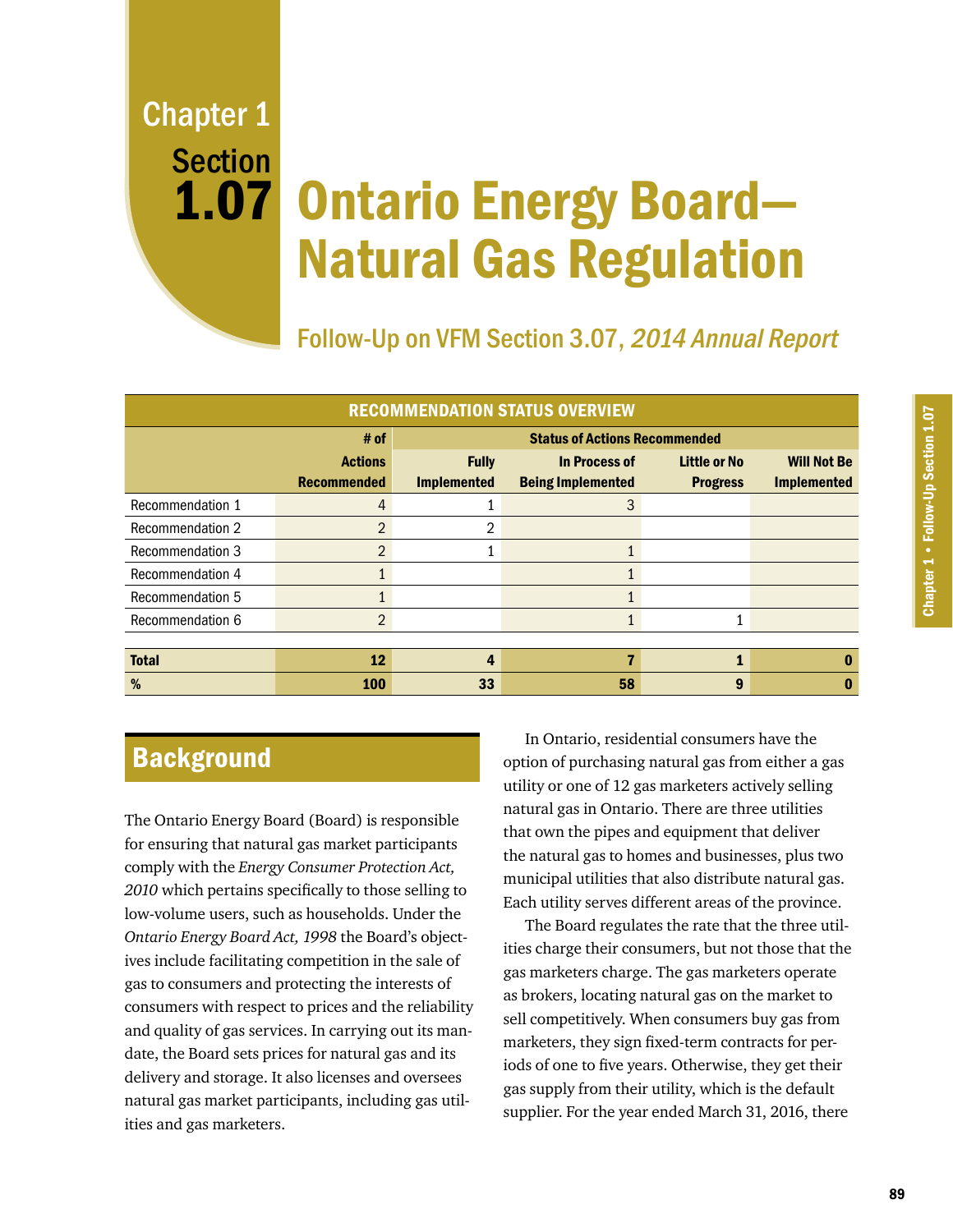were 3.5 million natural gas customers in Ontario. Of these, over 3 million purchased their gas from one of the three utilities (these were the same numbers as we last reported for the year ended March 31, 2014).

The Board conducts its oversight through a quasi-judicial process that includes public participation. Panels of Board members hold proceedings and their decisions must uphold the broad public interest, including the protection of consumers, the financial integrity of the utilities, and other legislated goals, such as the safe operation of storage and energy conservation.

The Board uses a three-stage process in regulating natural gas rates. In the first stage, utilities must submit cost-of-service applications approximately every five years to establish the base rate to charge consumers. In the second stage, the Board reviews and adjusts gas rates annually between cost-of-service reviews, typically using a formula that considers inflation adjusted by the utilities' productivity figures. In the third stage, gas rates are adjusted four times a year to smooth out fluctuations in billing rates and to reflect current market prices for natural gas, as well as changes in transportation rates and inventory valuations.

Our 2014 audit found that the Board had adequate systems and processes in place to protect the interests of natural gas consumers and ensure that the natural gas sector provided energy at a reasonable cost. However, Board staff could more fully assess the cases utilities make when they apply to the Board for rate changes.

Some significant issues included the following:

• Gas utilities are not allowed to charge consumers more than the purchase cost of gas, but Board staff seldom obtained source documents to verify the information the utilities provided in rate change applications. We noted that in the preceding 10 years only one audit of gas cost adjustment accounts and accounting processes was done—in 2011 and on only one utility.

- Utilities applied different approaches to recover their Board-approved revenue requirements, but Board staff had not assessed the impact that these differences have on consumers.
- Although complaints against gas marketers decreased by 81% from 2009 to 2013, contract cancellation and renewal issues were still the sources of many complaints when consumers discovered they could pay lower prices with other gas providers. The Board could facilitate providing consumers with rate information from the various gas providers on its website to help them make more informed decisions before they entered into a contract.

In our *2014 Annual Report*, we recommended that the Board compare the different cost recovery approaches used by utilities and identify best practices in purchase, transport and storage of gas that could affect consumer rates; periodically select source documents from utilities for review to assess the reasonableness of the information on ratechange applications; and consider including on its public website information on the gas rates offered by various gas marketers.

We received commitment from the Board that it would take action to address our recommendations.

# Status of Actions Taken on Recommendations

The Board provided us with information in the spring and summer of 2016 on the current status of our recommendations. According to this information, one-third of the actions we recommended in our *2014 Annual Report* had been fully implemented. For example, since our last audit, the Board had audited three natural gas utilities, including the two that supply 99% of the gas consumed in Ontario. During these audits, Board staff examined contracts and source documents related to gas purchase details and gas price adjustment accounts. As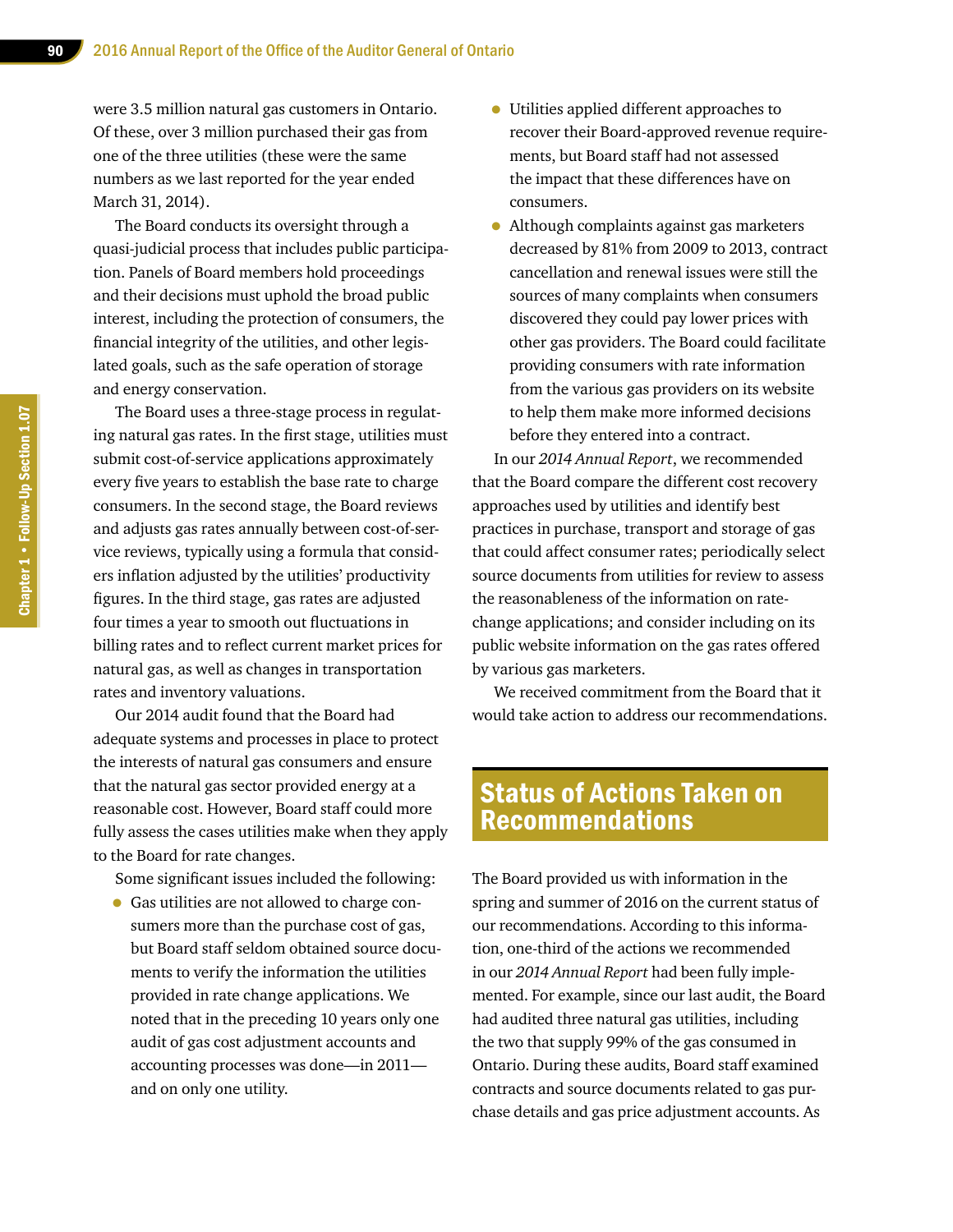well, another 58% of actions we recommended were in the process of being implemented; for instance, the Board was in the early stage of comparing the cost recovery approaches used by the two largest utilities, although they will not fully submit their base rate application until December 2017 for implementation by January 2019. The Board is also working toward publishing gas marketer prices and their price comparisons on a Board-supervised website, which is expected to be completed by June 2017. There has been little or no progress on the remaining recommendation we made. At the time of our follow-up, the Ministry of Energy had not tabled the Agency's annual report within the required legislative timeline.

The status of actions taken on each of our recommendations is described in the following sections.

## Regulating Gas Utilities

#### Recommendation 1

*To ensure that its regulatory decisions protect the interests of natural gas consumers and the public interest, and that the natural gas sector provides gas to consumers at a reasonable cost, the Ontario Energy Board should:*

• *compare the different cost recovery approaches applied by the regulated utilities;*  Status: In the process of being implemented by January 2019.

#### **Details**

Our 2014 audit noted that the two gas utilities that supply over 99% of the gas consumed in Ontario applied different approaches to recover their Boardapproved revenue requirement. However, Board staff had not assessed the impact that these differences have on consumers.

During this follow-up, the Board was reviewing and updating the filing requirements for the next cost-of-service application process. The Board is also in the process of preparing a rate handbook to guide utilities, including natural gas utilities, on applications to the Board for rate approvals. The Board

expects to issue the updated filing requirements and the rate handbook in Fall 2016. These documents will enable utilities to provide information that the Board needs to compare the cost recovery approaches they apply. However, the next cost-ofservice applications do not occur until December 2017, so the Board will not conduct any detailed comparison of the cost recovery approaches until the applications are made at that time.

• *compare information submitted by the utilities and identify best practices in purchase, transport and storage of gas that could have an impact on consumer rates;* Status: In the process of being implemented by July 2017.

#### **Details**

Our 2014 audit found that, in their review of cost-of-service applications, Board staff did not sufficiently evaluate and compare differences in the information and practices of the two utilities that could have had an impact on consumers' gas bills, or that would help identify best practices. These included, for example, the different ways the utilities purchased, transported and stored gas.

Since our last audit, Board staff conducted two stakeholder consultations—one in December 2015 and another in March 2016—to further discuss and review the utilities' gas supply plans. During this process, staff compared the utilities' information on purchase, transport and storage of gas, but was unable to identify any areas of best practices for the utilities to consider because of the tradeoffs in different approaches. According to the Board staff, the consultations did lead to a better understanding of the risk and cost tradeoffs that the utilities considered when they developed their plans. After the first consultation, the two largest gas utilities prepared a side-by-side comparison of their respective gas supply plans.

In August 2016, Board staff issued a discussion paper on the existing approval and review processes for gas supply planning and recommended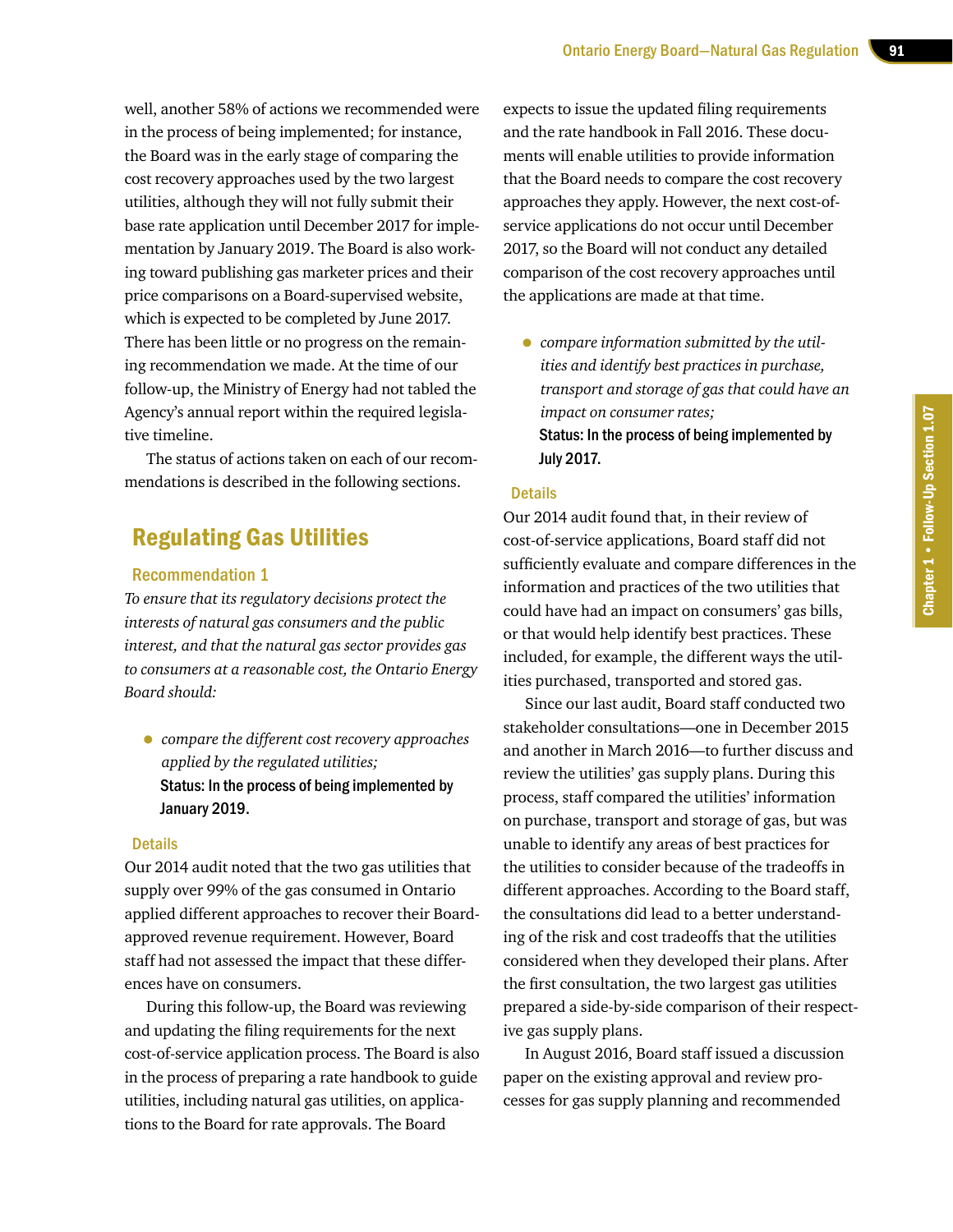the following changes to the processes for the Board to consider:

- Gas utilities should apply for pre-approval of their gas supply planning framework separate from rate applications.
- Gas utilities should submit the framework at the same time, and in the same format, to be reviewed jointly by the same Board panel.
- Separate from the gas supply planning framework, each gas utility should submit a gas supply memorandum annually that includes an evaluation of the performance of its gas supply plan over a six-year period—looking back three years as well as looking forward another three years. Similar to the preparation of the gas supply planning framework, gas utilities should use the same format and submit them at the same time. These requirements will enable the Board to compare the information simultaneously.

At the time of our follow-up, the Board was in the process of implementing the recommendations, with an expected completion date of July 2017.

• *implement any needed changes arising from its review of the quarterly gas rate adjustment process that it began in June 2014; and* Status: In the process of being implemented by July 2017.

#### **Details**

Following our audit fieldwork, in June 2014, the Board began a two-phase review of the quarterly rate adjustment mechanism for natural gas utilities to address any similar situations where consumer prices could be impacted significantly, such as during the record cold in the winter of 2013/14. The review took place in two phases:

• The first phase included a review of the process covering the filing requirements and supporting evidence for the application, events that would trigger a substantive review, and the required timelines for review and comments. This phase also involved a review of the Board's policy on smoothing rate increases for consumers and its protocols for communicating rate increases to consumers.

• The second phase included a review of the cost and risk trade-offs of the different utilities' gas supply planning approaches.

Based on the first phase of the review, which was completed in August 2014, the Board issued an Order (instruction), effective January 2015, that required gas utilities to calculate a preliminary estimate of the change in the commodity portion of residential consumers' bill one month before the normal quarterly rate adjustment mechanism filing date. Any anticipated decrease or increase of 25% or more on this portion of the bill would require advance notification by utilities to the Board and the customers who would be affected.

In October 2015, the Board initiated the second phase of the review and, in August 2016, Board staff proposed a number of recommendations for the Board to consider. As mentioned in the details under the second action of Recommendation 1, the Board was in the process of implementing the proposed recommendations, with expected completion by July 2017.

• *assess whether the settlement proposal represents an acceptable outcome from a public-interest perspective, and whether the accompanying explanation and rationale are adequate to support the settlement proposal.* Status: Fully implemented.

#### **Details**

In our 2014 report, we noted that the percentage of a utility's costs that the utility was permitted to recover through customer billings was determined in a settlement process involving the utility and intervenors. Board hearings are held only on issues where agreement has not been reached. However, we noted that there were no Board staff submissions commenting on whether the settlement proposals represented an acceptable outcome from a public interest perspective, and whether the accompanying explanation and rationale were adequate to support the settlement proposal.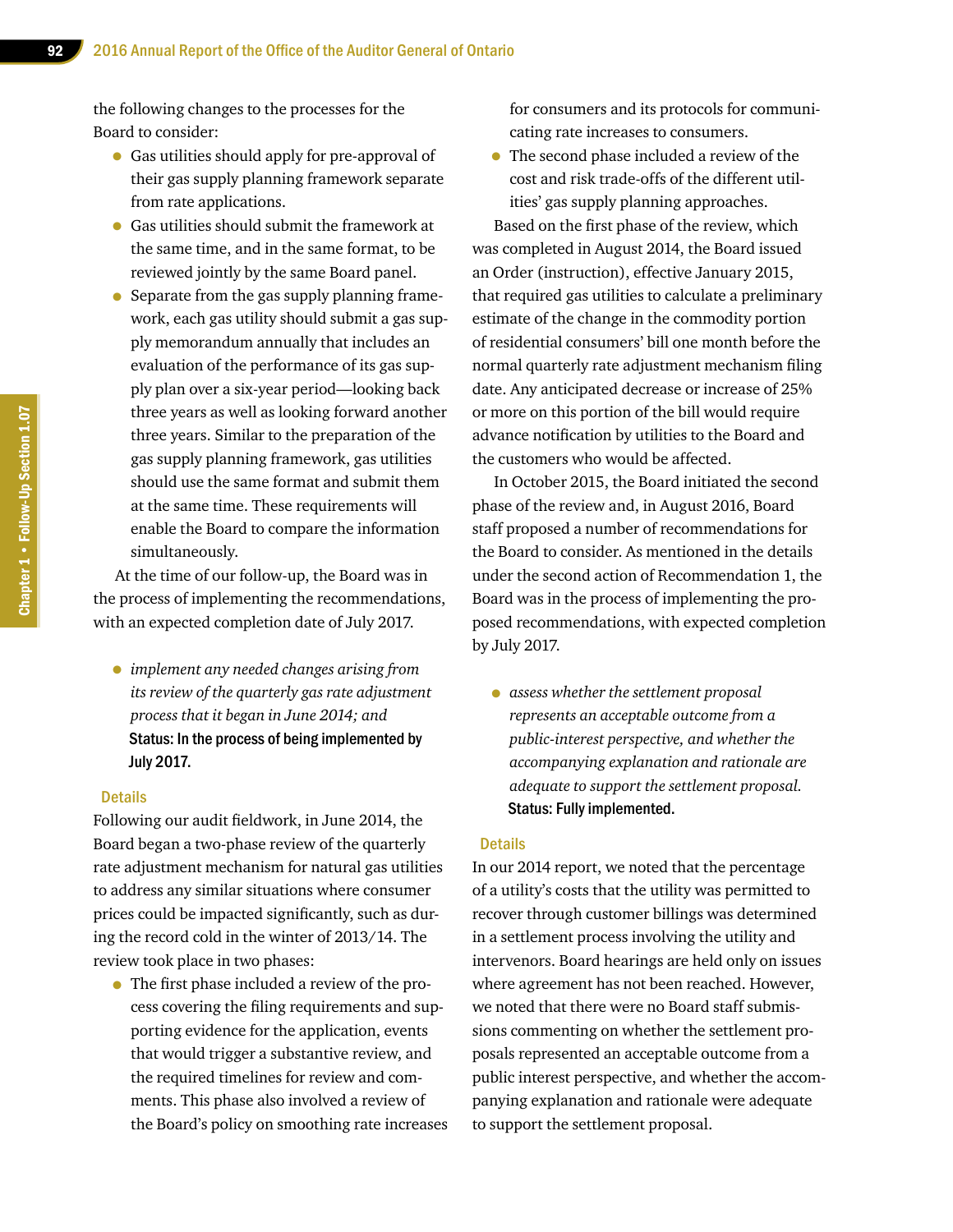In April 2014, the Board amended its Practice Direction on Settlement Conferences (Direction) to reflect the role of Board staff in representing the public interest by requiring that staff be active participants in settlement conferences and signatory to settlement proposals in some cases. The Direction now requires staff, when not a party to the settlement conference, to file a submission on whether any settlement proposal represents an acceptable outcome from a public interest perspective and whether the accompanying explanation and rationale is adequate to support the settlement proposal. During this follow-up, we reviewed all eight applications since April 2014, relating to natural gas for which there was a settlement conference and noted that the staff submission was included in each one and the submissions did not note any significant issues.

## Additional Review Needed for Accuracy and Validity of Information Submitted to the Board

#### Recommendation 2

*To ensure that information submitted to the Ontario Energy Board (Board) by the gas utilities that it regulates is accurate and valid and that consumers are being charged for only the actual costs incurred by utilities to purchase gas, Board staff should:*

- *periodically select source documents from utilities for review, such as contracts, gas purchasing details and management reports, to assess the validity and reasonableness of utilities' application information; and*
- *periodically review price adjustment accounts and assess the appropriateness of items and entries included in these accounts.* Status: Fully implemented.

#### **Details**

Our 2014 review of the quarterly gas rate adjustment application process noted that utilities

provided different levels of support for their pricing requests and applied different approaches in arriving at the information they were required to submit. Also, Board staff seldom obtained source documents to determine whether the information in the applications was accurate and valid. As well, we noted that the two utilities that supplied over 99% of the gas consumed in Ontario had affiliated companies that also provided gas in other jurisdictions. Without sufficiently examining actual purchase records of these two utilities, the Board might not have taken sufficient care to protect Ontario consumers from the possibility that inappropriate charges were passed on to them.

In its 2016 response, the Board indicated that, during the 2014/15 and 2015/16 fiscal years, it had audited three natural gas utilities, including the two that supply 99% of the gas consumed in Ontario. To assess the validity and reasonableness of utilities' application information, Board staff examined contracts, gas purchasing details and management reports. They also reviewed and assessed the appropriateness of items and entries made to the price adjustment accounts.

Overall, the audits found that the utilities' natural gas purchase and recording processes, while very complex, appeared to appropriately capture the costs of natural gas, and charged these costs to customers in accordance with proper regulatory principles. However, the audit reports did note issues of potential non-compliance with regulatory filing requirements, inadequate documentation to support actions taken by the utilities and practices not consistent with the intent of Board decisions and orders. For instance, the Board identified that a utility used an incorrect methodology to calculate the forecast price used in its quarterly rate adjustment applications, which did not have a significant impact on gas charges to customers. For two of the largest utilities, the Board further commented that the utilities' internal audits had performed limited work on the gas cost adjustment account balances or the quarterly rate adjustment mechanism process for setting rates.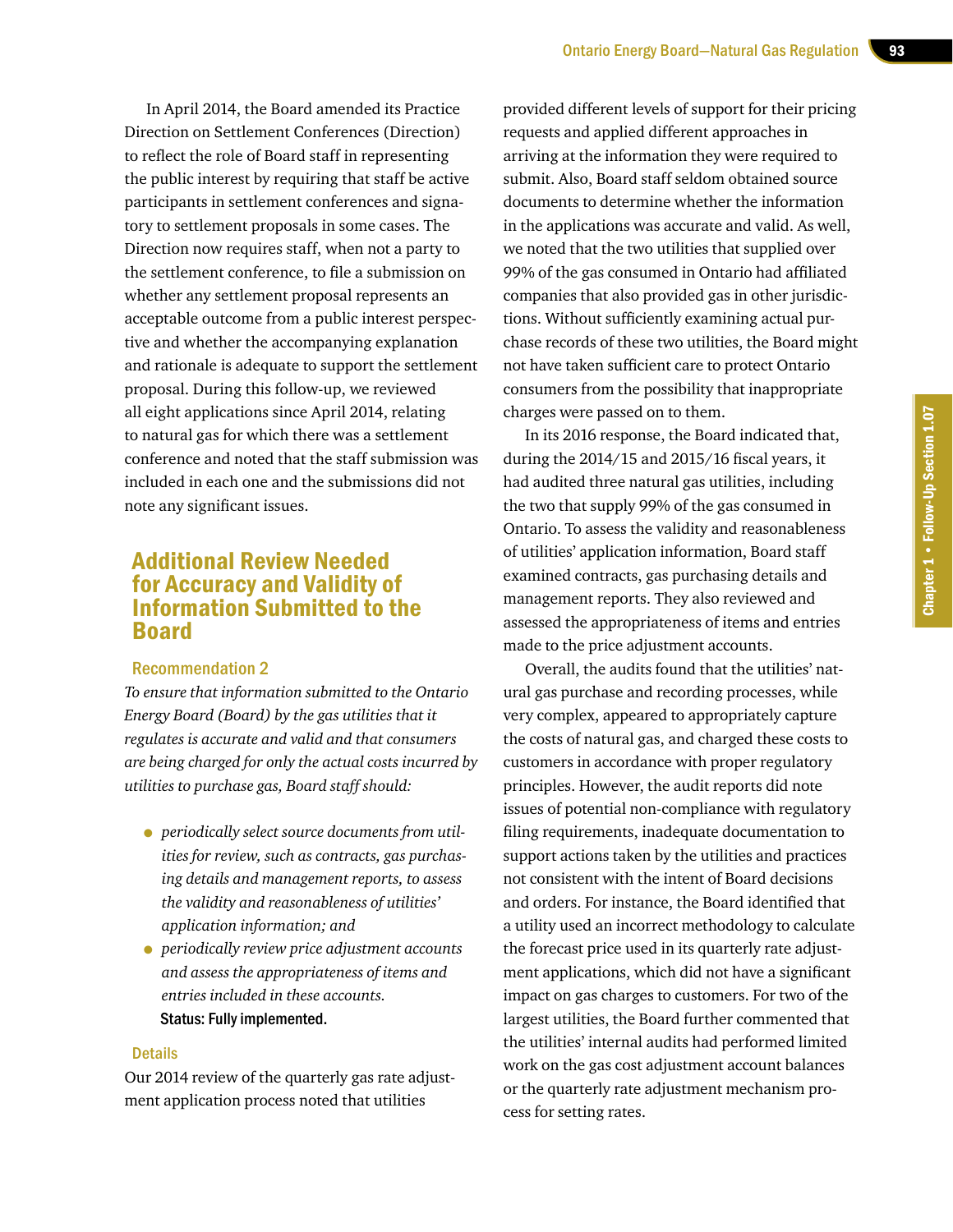In October 2015, the Board performed a followup of a utility's audit completed in March 2015, to ensure that findings, including the issue noted above on the use of forecasting methodology, had been addressed. The Board was also planning to follow up on two other 2015 audits during the 2016/17 fiscal year. On an annual basis, Board staff prepares a risk-based audit assessment plan that is used to determine the timing and frequency of future audits.

## Regulating Gas Marketers

#### Recommendation 3

*To provide consumers with the information they need to make informed decisions in selecting a gas marketer and to protect consumers' interests, and to be in a position to assess consumer complaints regarding gas marketers, the Ontario Energy Board (Board) should:*

• *consider including on its public website information on the gas rates offered by the various gas marketers for consumers to consult before entering into a contract; and* Status: In the process of being implemented by June 2017.

#### **Details**

In our 2014 report, we found that although the Board had, since 2010, received information from various natural gas marketers' on their contract rates, it had not published these rates for the public to see. Consumers who had such information would be able to make more informed decisions before entering into contracts. We also noted that regulatory bodies in other jurisdictions provide data on their websites on the rates charged by their gas marketers.

In May 2015, the Board issued a research report to the Minister of Energy, which included 14 recommendations to enhance consumer protection, one of which was to post prices and price comparisons on a Board-supervised website to improve consumer understanding and provide consumers with

the information needed to make informed decisions about retail energy contracts. The report noted that other jurisdictions, including Texas, Pennsylvania, Ohio and New York, had websites where energy retailer prices were posted. The Board indicated that this initiative is expected to be completed by June 2017.

• *define the types of issues to be classified as consumer complaints for reporting purposes, so that the Board can compare the data on complaints it receives directly from consumers to the data on complaints that gas marketers report to the Board, in order to identify any anomalies and other areas of concern for further follow-up.*  Status: Fully implemented.

#### **Details**

Even though gas marketers in Ontario are required to submit to the Board consumer complaints the gas marketers receive and address each quarter, our 2014 audit found that Board staff did not review this complaint data for trends or compare it against data on complaints received directly by the Board, which would help identify anomalies for further investigation. We compared the two sources of data and found significant anomalies in a number of complaints received. Board staff indicated that the anomalies occurred because the Board does not define what constitutes a complaint that must be reported to it, and each gas marketer uses a different definition.

In December 2014, the Board issued a bulletin to all gas marketers and clarified the definition of "consumer complaints" and said: "all low-volume consumer contacts that raise an issue or concern with an aspect of the supplier's operations, regardless of the supplier's internal process for classifying these contacts (e.g., complaint, contract, retention call and inquiry) are to be included in the number of consumer complaints" for reporting purposes. In this follow-up, we noted that the number of complaints received directly by the Board has decreased by 58%, from 506 complaints in fiscal 2013/14 to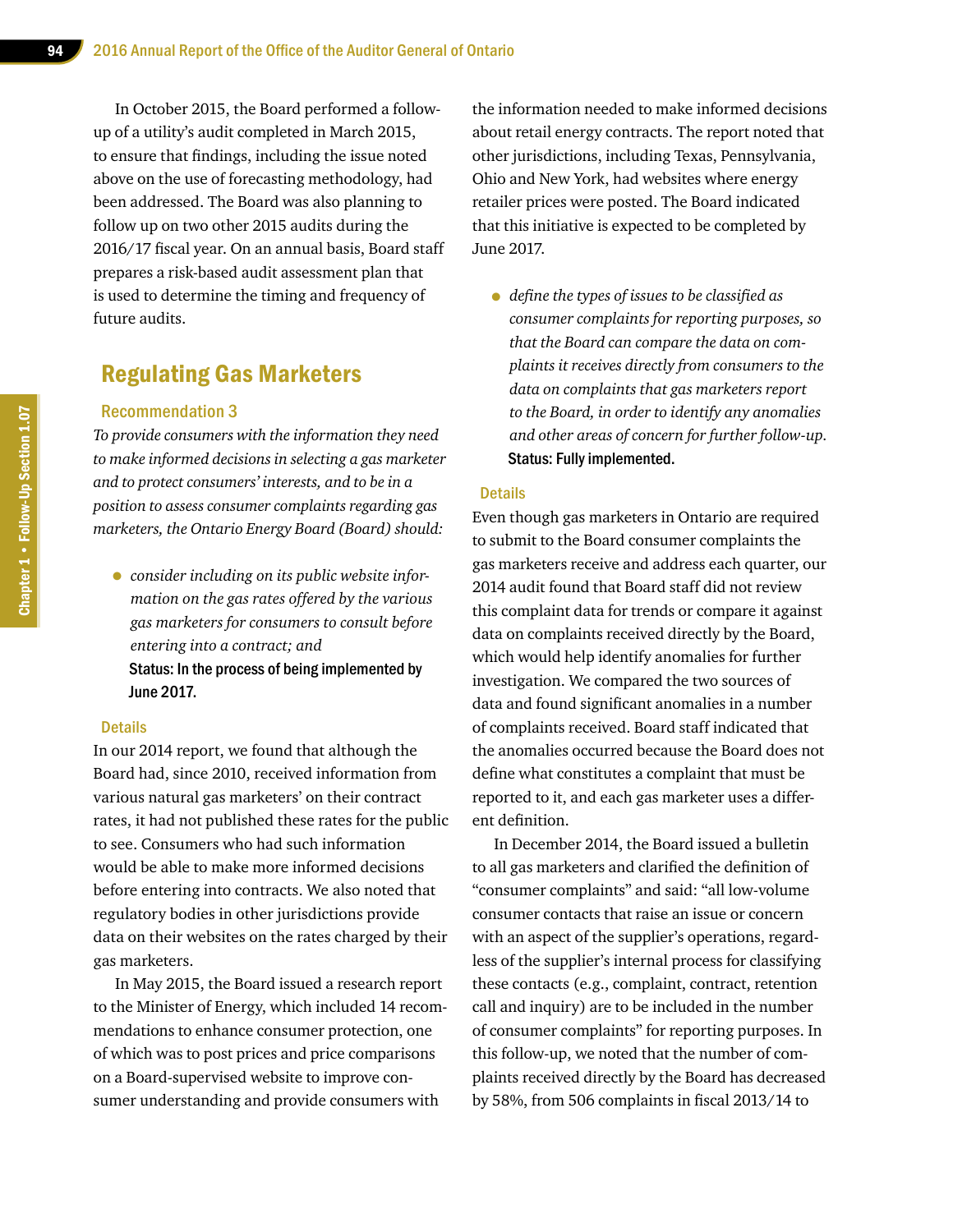210 in 2015/16. The number of complaints reported by gas marketers to the Board almost tripled, from 924 in 2013/14 to 2,590 in 2015/16. According to Board staff, the significant increase in complaints reported by gas marketers can be attributed to the December 2014 bulletin that clarified and broadened the definition of complaints. We also noted that the number of low-volume customers who purchased gas from gas marketers had decreased by 160,300, or 40%, from 404,000 in March 2014 to about 242,700 in March 2016. While the definition has been clarified and broadened, the Board relies more on the complaints received directly from the consumers in its analysis.

## Monitoring Compliance and **Enforcement**

#### Recommendation 4

*To more effectively oversee the regulated gas utilities in the interest of consumers, and to ensure the validity and accuracy of information they are required to provide to the Ontario Energy Board (Board) to protect the interests of consumers, the Board should conduct more frequent inspections and audits of the regulated utilities that supply more than 99% of the gas consumed in Ontario, especially in areas that significantly impact consumer rates, such as price adjustment accounts, purchasing processes and capital expenditures.*

#### Status: In the process of being implemented by December 2018.

#### **Details**

The difference between what a utility forecasts it will have to pay for gas and what it actually pays is tracked by what are known as price adjustment accounts. These accounts are critical because gas purchase costs, as well as contracts for transportation of gas, are adjusted through them. In our 2014 report, we found that over a 10-year period, the Board had conducted only one audit—in 2011—of a utility's purchase gas variance account, and no

other such reviews had been done for the other two regulated utilities.

During our follow-up, we found the Board had audited, during the 2014/15 and 2015/16 fiscal years, Ontario's three regulated natural gas utilities. The audits covered areas that significantly impact consumer rates, including price adjustment accounts and purchasing processes. However, we noted that these audits did not include a review of the capital expenditures. Although it is not an audit, the Board indicated that in the next cost of service application process it will assess variances between what the utilities planned for capital expenditures to what was actually completed, to help inform what is included into the rate base. For one of the audits completed in March 2015, the Board did a follow-up audit to ensure that findings from its previous audit had been addressed. The Board also plans to follow-up the audits of the other two utilities during the 2016/17 fiscal year. On an annual basis, Board staff prepares a risk-based audit assessment plan that is used to determine the timing and frequency of future audits. During this follow-up, we reviewed the 2016/17 plan and noted that in addition to the follow-up audits, the Board plans to review the internal processes of tracking, measuring, managing and analyzing the differences between the amount of gas purchased by each utility and the actual gas consumed by its customers (unaccounted for gas). These reviews are important to consumers because the cost of the unaccounted for gas is included in the gas distributor's base rate. The Board also plans to review the process of tracking and measuring of gas leakages for compliance with the regulation for greenhouse gas emission reporting that will come into effect on January 1, 2017.

## Improvement Needed in Assessing Performance of Gas Utilities

#### Recommendation 5

*To more effectively oversee the regulated gas utilities in the interest of consumers, the Ontario Energy*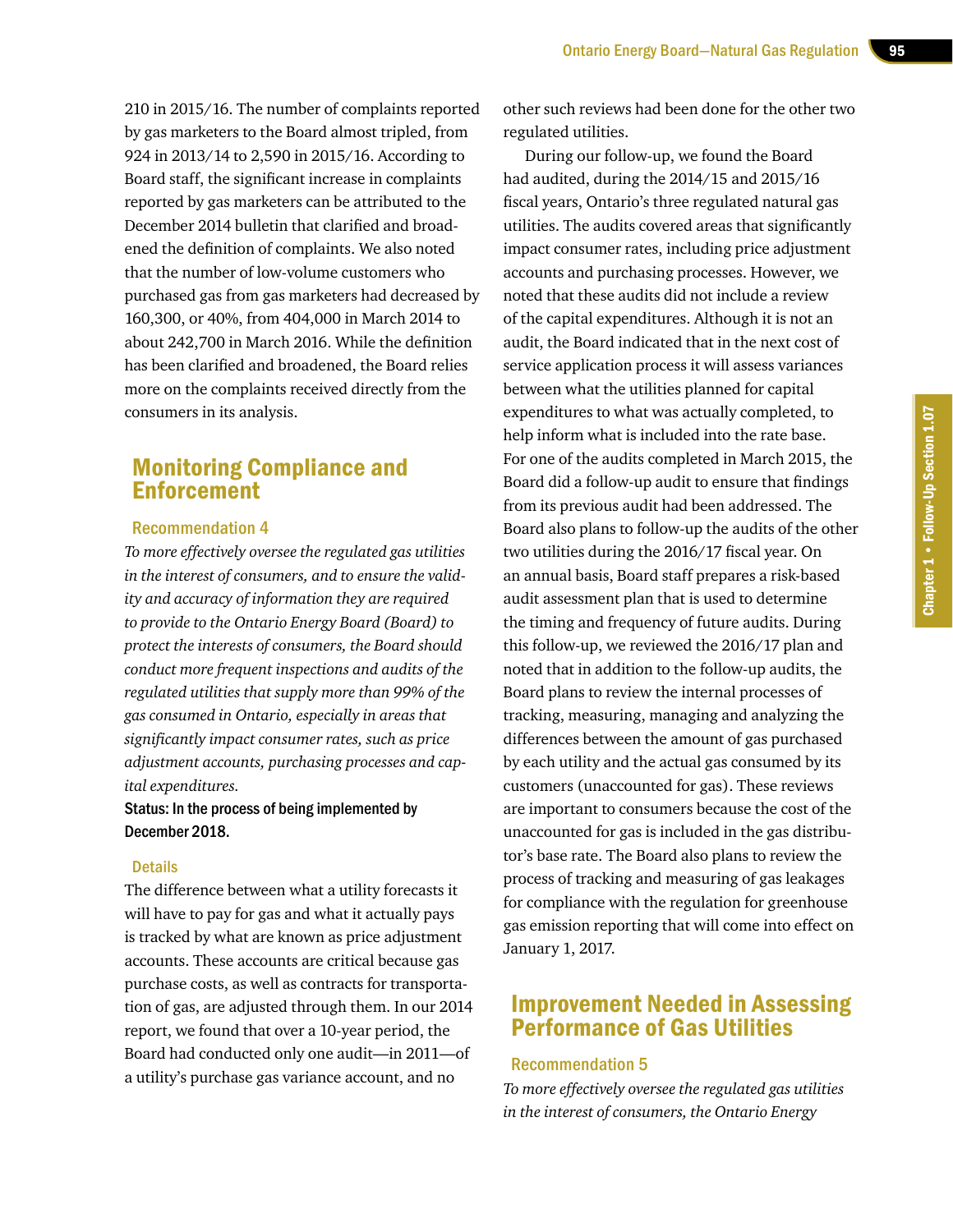*Board should establish additional gas-utility-specific performance measures needed to assess utility performance on an ongoing basis and to identify trends over time.*

Status: In the process of being implemented by December 2018.

#### **Details**

In our 2014 report, we noted that the Board had only a few performance measures that focused on the quality of service that the gas utilities provide to their customers, and it had no performance measures for operational effectiveness, financial performance or public-policy responsiveness, as exist for the electricity sector.

At the time of our follow-up, we noted that one of the two major natural gas distributors had begun reporting on some additional performance metrics relating to operational effectiveness. The Board told us it intends to bring the natural gas sector in alignment with the Renewed Regulatory Framework for Electricity Distributors by introducing a performance-based approach, as well as measures against which performance is monitored. The Board also indicated that it intends to establish benchmarking requirements, asset management planning and customer engagement as part of utilities' filing requirements, as well as implement an initiative to broaden access to performance measurement information to all interested parties and consumers.

### Monitoring the Board's **Performance**

#### Recommendation 6

*To determine whether the Ontario Energy Board (Board) is achieving its mandated objectives, the Board should use available evaluation tools, including its Policy Evaluation Framework, and work with the Ministry of Energy to assess the effectiveness of its policies and initiatives in achieving desired outcomes and mandated objectives, including protection of consumer interests and facilitating competition in the sale of natural gas.*

Status: In the process of being implemented by March 2019.

#### **Details**

In our 2014 audit, we noted that the Board had never used its Policy Evaluation Framework, which allows it to monitor and evaluate the effectiveness of its policies, for example, whether the Low-Income Energy Assistance Program has achieved its objectives. The *Ontario Energy Board Act, 1998* requires the Minister of Energy to table a report to the legislature every five years on how effective the Board has been in meeting its mandated objectives. However, no reviews of the Board's effectiveness had been conducted at the time of our last audit.

At the time of our follow-up, the Minister of Energy had still not requested a review of the Board's effectiveness. However, the Board had conducted a number of reviews and made the necessary changes to the policies and frameworks since our 2014 audit. Some of the reviews and changes are as follows:

• The Board completed a review of Part II of the *Energy Consumer Protection Act, 2010* (Act) and reported on its results in July 2015. The Board is in the process of making the necessary changes based on these results. The Act was introduced to ensure that low-volume (residential and small business) consumers have the information they need to make decisions about retail electricity and natural gas contracts, and that they have confidence that they are protected by fair business practices. While the review found that public support for the Act was high, it identified concerns, including that consumers had a hard time understanding their energy bills, so that the impact of energy choices was less clear to them and they had a harder time making accurate price comparisons. It also found that roughly one-third of current residential and non-residential contract holders who were surveyed were unaware that they had a retail